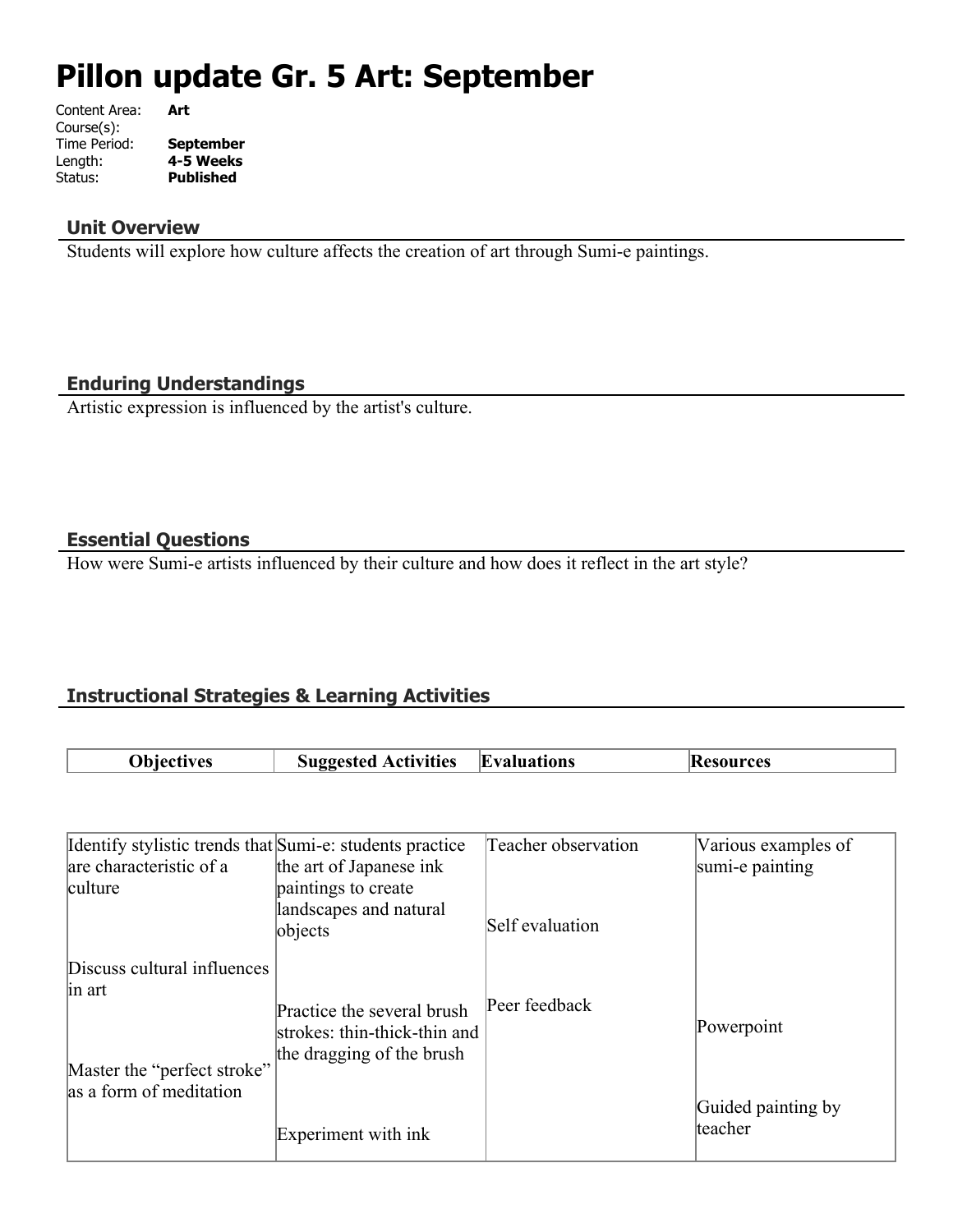| Create contrast and values washes to add value to:<br>with black india ink |                        |  |
|----------------------------------------------------------------------------|------------------------|--|
|                                                                            | 1. Bamboo image        |  |
|                                                                            | 2. Landscape image     |  |
|                                                                            | $\beta$ . Animal image |  |

# **Integration of Career Readiness, Life Literacies and Key Skills**

Students will explore how art careers can look different in other cultures.

| TECH.9.4.5.DC.4       | Model safe, legal, and ethical behavior when using online or offline technology (e.g.,<br>$8.1.5.NI.2$ ).                                                                                         |
|-----------------------|---------------------------------------------------------------------------------------------------------------------------------------------------------------------------------------------------|
| TECH.9.4.5.CT.4       | Apply critical thinking and problem-solving strategies to different types of problems such<br>as personal, academic, community and global (e.g., 6.1.5. Civics CM.3).                             |
| TECH.9.4.5.GCA.1      | Analyze how culture shapes individual and community perspectives and points of view<br>(e.g., 1.1.5.C2a, RL.5.9, 6.1.5. HistoryCC.8).                                                             |
|                       | Curiosity and a willingness to try new ideas (intellectual risk-taking) contributes to the<br>development of creativity and innovation skills.                                                    |
| <b>TECH.9.4.5.CT</b>  | Critical Thinking and Problem-solving                                                                                                                                                             |
| WRK.9.2.5.CAP.1       | Evaluate personal likes and dislikes and identify careers that might be suited to personal<br>likes.                                                                                              |
| WRK.9.2.5.CAP.2       | Identify how you might like to earn an income.                                                                                                                                                    |
| WRK.9.2.5.CAP.3       | Identify qualifications needed to pursue traditional and non-traditional careers and<br>occupations.                                                                                              |
| <b>WRK.9.2.5.CAP</b>  | <b>Career Awareness and Planning</b>                                                                                                                                                              |
|                       | Culture and geography can shape an individual's experiences and perspectives.                                                                                                                     |
| TECH.9.4.5.DC.3       | Distinguish between digital images that can be reused freely and those that have copyright<br>restrictions.                                                                                       |
| <b>TECH.9.4.5.CI</b>  | Creativity and Innovation                                                                                                                                                                         |
| WRK.9.2.5.CAP.4       | Explain the reasons why some jobs and careers require specific training, skills, and<br>certification (e.g., life guards, child care, medicine, education) and examples of these<br>requirements. |
| <b>TECH.9.4.5.GCA</b> | <b>Global and Cultural Awareness</b>                                                                                                                                                              |

# **Technology and Design Integration**

Students will interact with the lesson using the Smartboard.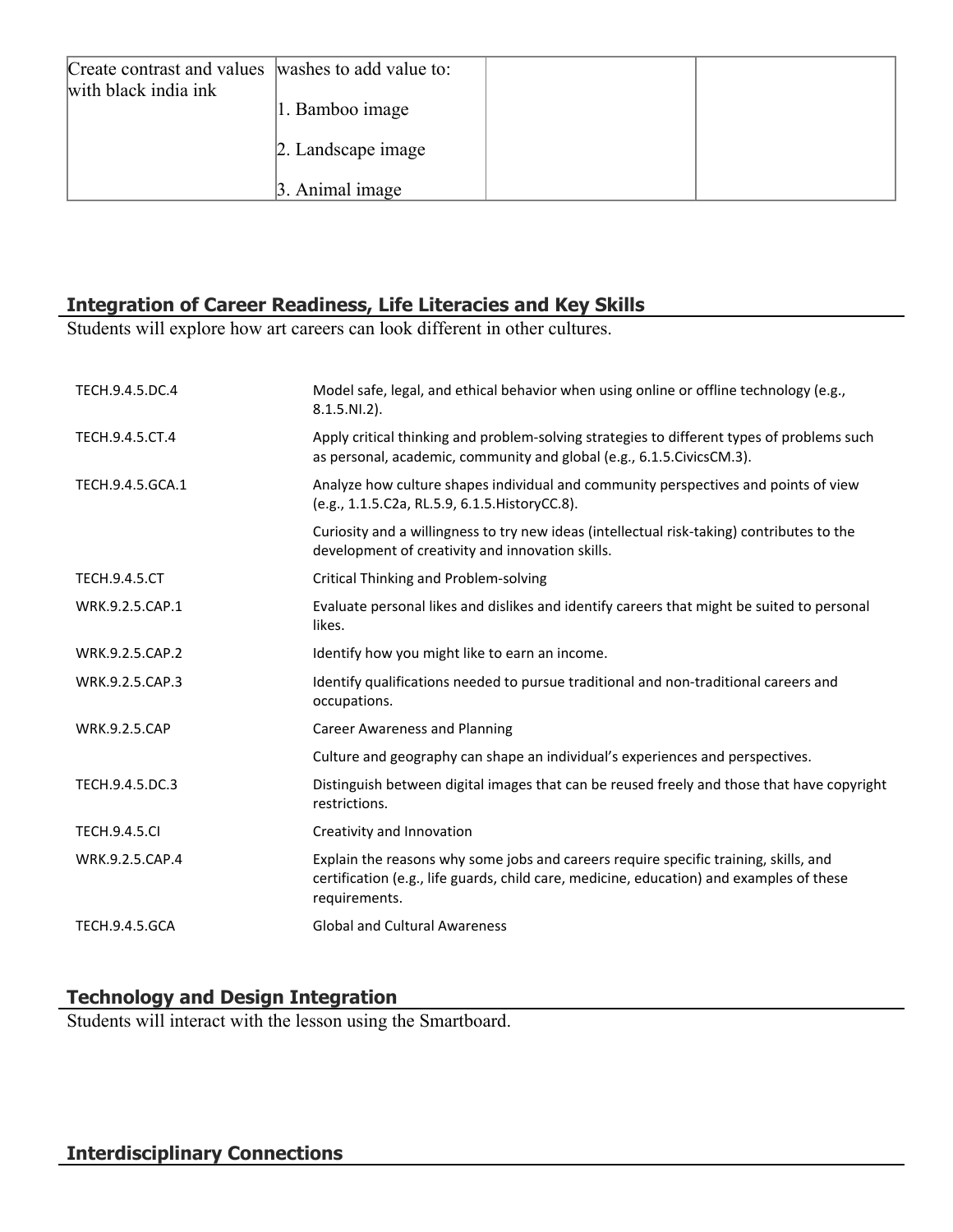| LA.SL.5.1 | Engage effectively in a range of collaborative discussions (one-on-one, in groups, and<br>teacher-led) with diverse partners on grade 5 topics and texts, building on others' ideas<br>and expressing their own clearly. |
|-----------|--------------------------------------------------------------------------------------------------------------------------------------------------------------------------------------------------------------------------|
| LA.L.5.1  | Demonstrate command of the conventions of standard English grammar and usage when<br>writing or speaking.                                                                                                                |
| LA.L.5.2  | Demonstrate command of the conventions of standard English capitalization, punctuation,<br>and spelling when writing.                                                                                                    |

# **Differentiation**

- Understand that gifted students, just like all students, come to school to learn and be challenged.
- Pre-assess your students. Find out their areas of strength as well as those areas you may need to address before students move on.
- Consider grouping gifted students together for at least part of the school day.
- Plan for differentiation. Consider pre-assessments, extension activities, and compacting the curriculum.
- Use phrases like "You've shown you don't need more practice" or "You need more practice" instead of words like "qualify" or "eligible" when referring to extension work.
- Encourage high-ability students to take on challenges. Because they're often used to getting good grades, gifted students may be risk averse.

#### **Definitions of Differentiation Components**:

- $\circ$  Content the specific information that is to be taught in the lesson/unit/course of instruction.
- o Process how the student will acquire the content information.
- o Product how the student will demonstrate understanding of the content.
- o Learning Environment the environment where learning is taking place including physical location and/or student grouping

#### **Differentiation occurring in this unit:**

Students will be encouraged to improve and challenge thier art skills as they proceed.

Simpler instructions and tasks will be assigned for struggling students

#### For Gifted:

Encourage students to explore concepts in depth and encourage independent studies or investigations. Use thematic instruction to connect learning across the curriculum. Encourage creative expression and thinking by allowing students to choose how to approach a problem or assignment. Expand students' time for free reading. Invite students to explore different points of view on a topic of study and compare the two. Provide learning centers where students are in charge of their learning. Brainstorm with gifted children on what types of projects they would like to explore to extend what they're learning in the classroom. Determine where students' interests lie and capitalize on their inquisitiveness. Refrain from having them complete more work in the same manner. Employ differentiated curriculum to keep interest high. Avoid drill and practice activities. Ask students' higher level questions that require students to look into causes, experiences, and facts to draw a conclusion or make connections to other areas of learning. If possible, compact curriculum to allow gifted students to move more quickly through the material. Encourage students to make transformations- use a common task or item in a different way. From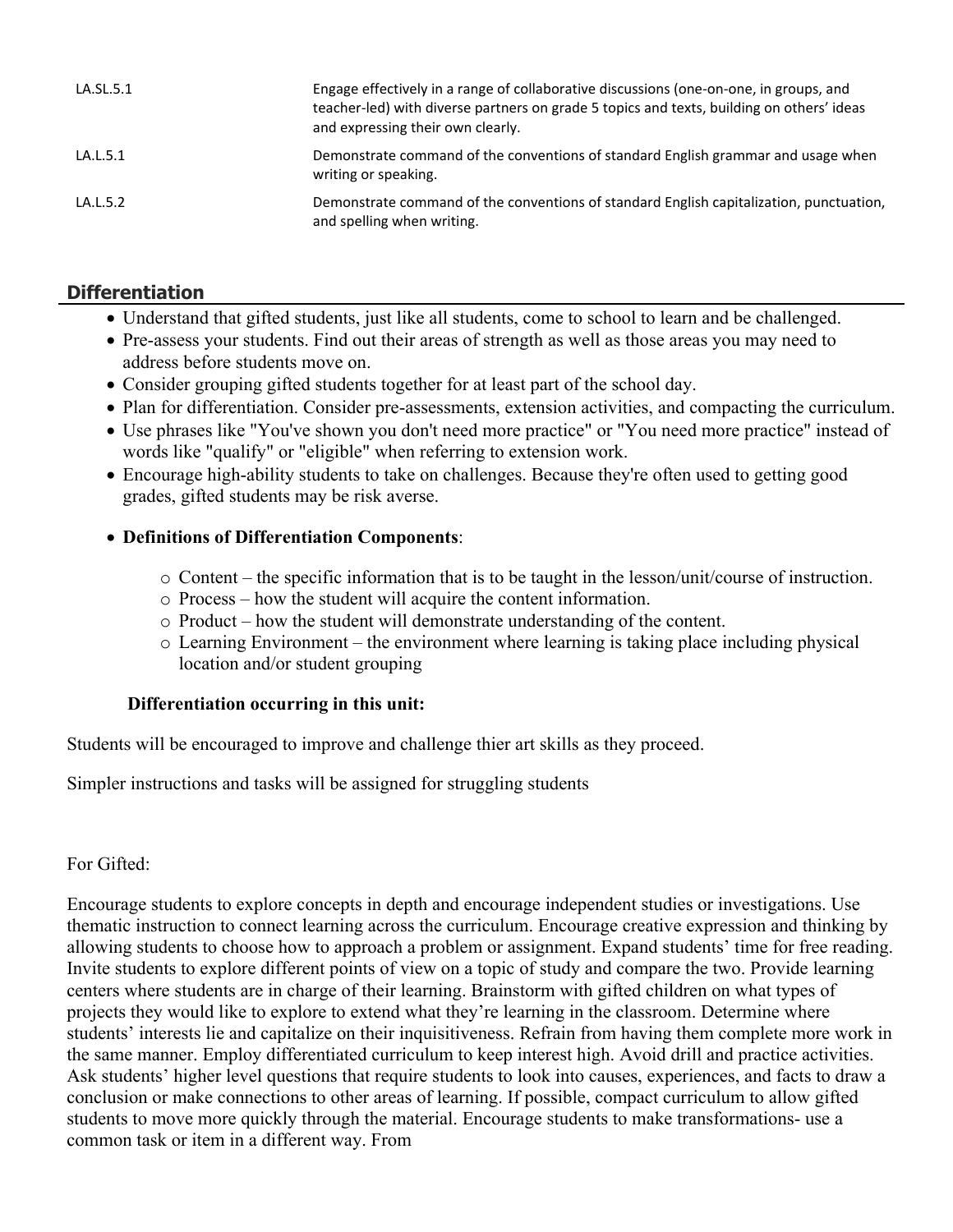## **Modifications & Accommodations**

504 and IEP accommodations as required.

Refer to QSAC EXCEL SMALL SPED ACCOMMOCATIONS spreadsheet in this discipline.

#### **Modifications and Accommodations used in this unit:**

#### **Benchmark Assessments**

**Benchmark Assessments** are given periodically (e.g., at the end of every quarter or as frequently as once per month) throughout a school year to establish baseline achievement data and measure progress toward a standard or set of academic standards and goals.

#### **Schoolwide Benchmark assessments:**

Aimsweb benchmarks 3X a year

Linkit Benchmarks 3X a year

DRA

#### **Additional Benchmarks used in this unit:**

Teacher observation for growth

# **Formative Assessments**

Assessment allows both instructor and student to monitor progress towards achieving learning objectives, and can be approached in a variety of ways. **Formative assessment** refers to tools that identify misconceptions, struggles, and learning gaps along the way and assess how to close those gaps. It includes effective tools for helping to shape learning, and can even bolster students' abilities to take ownership of their learning when they understand that the goal is to improve learning, not apply final marks (Trumbull and Lash, 2013). It can include students assessing themselves, peers, or even the instructor, through writing, quizzes, conversation, and more. In short, formative assessment occurs throughout a class or course, and seeks to improve student achievement of learning objectives through approaches that can support specific student needs (Theal and Franklin, 2010, p. 151).

#### **Formative Assessments used in this unit:**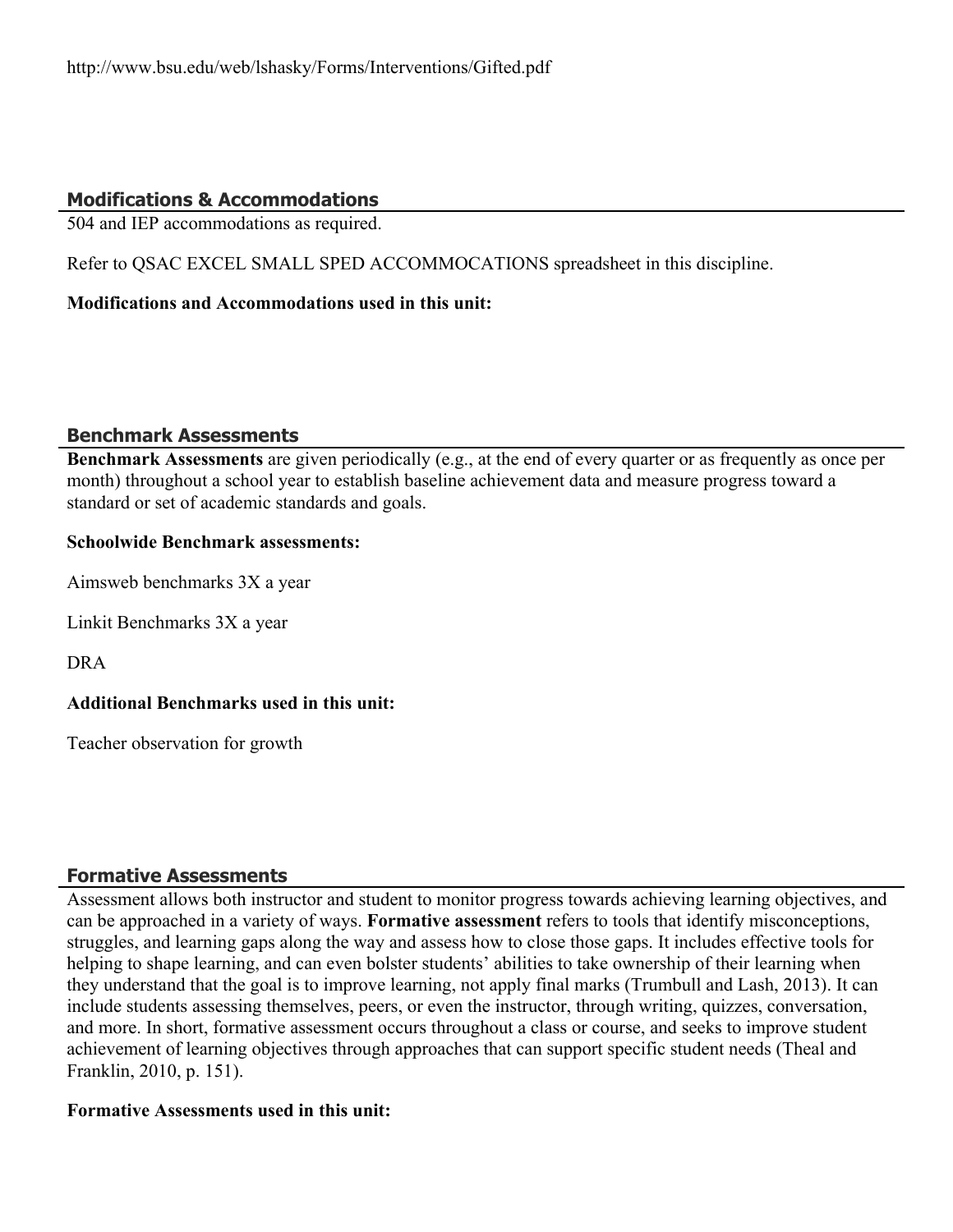Teacher observation during process.

Discussion.

## **Summative Assessments**

**summative assessments** evaluate student learning, knowledge, proficiency, or success at the conclusion of an instructional period, like a unit, course, or program. Summative assessments are almost always formally graded and often heavily weighted (though they do not need to be). Summative assessment can be used to great effect in conjunction and alignment with formative assessment, and instructors can consider a variety of ways to combine these approaches.

#### **Summative assessments for this unit:**

Teacher observation

Self evaluation

Peer feedback

# **Instructional Materials**

Various examples of sumi-e painting

Powerpoint

Guided painting by teacher

Art supplies as required

# **Standards**

| VPA.1.1.5       | All students will demonstrate an understanding of the elements and principles that govern<br>the creation of works of art in dance, music, theatre, and visual art.                                          |
|-----------------|--------------------------------------------------------------------------------------------------------------------------------------------------------------------------------------------------------------|
| VPA.1.1.5.D.CS1 | Understanding the function and purpose of the elements of art and principles of design<br>assists with forming an appreciation of how art and design enhance functionality and<br>improve quality of living. |
| VPA.1.1.5.D.1   | Identify elements of art and principles of design that are evident in everyday life.                                                                                                                         |